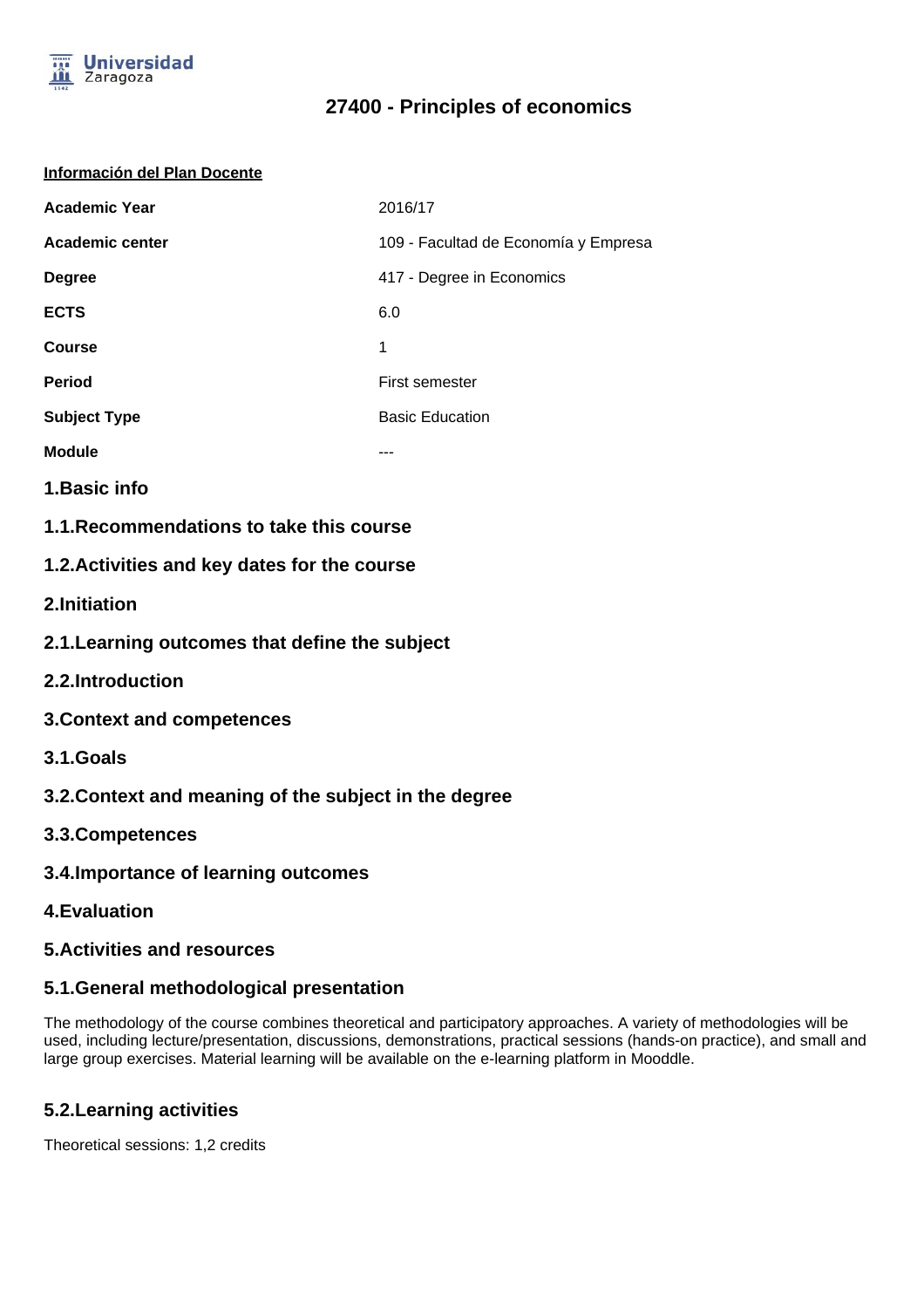

# **27400 - Principles of economics**

- Methodology: participation in sessions.
- Specific competences: E1, E4, E5, E7, E8.
- General competences: G1, G3, G8, G9
- Practical sessions: 1,2 credits
- Methodology: resolution of problems and study of cases.
- Specific competences: E1, E4, E5, E7, E8.
- General competences: G1, G3, G5, G8, G9, G15
- Office hours and seminars: 0,6 credits
- Methodology: office hours
- Specific competences: E1, E4, E5, E7, E8.
- General competences: G1, G3, G5, G9
- Personal working: 3 credits
- Methodology: exercises, ITC use, study, oral presentation and preparation of exams
- Specific competences: E1, E4, E5, E7, E8.
- General competences: G1, G3, G5, G9, G15

#### **5.3.Program**

- UNIT 1: ECONOMIC ANALYSIS. INTRODUCTION
- UNIT 2. THE MARKET. DEMAND AND SUPPLY
- UNIT 3. THE FIRM IN THE COMPETITIVE MARKET
- UNIT 4. MARKET FAILURE
- UNIT 5. MACROECONOMIC VARIABLES: THE OBJECTIVES OF MACROECONOMICS